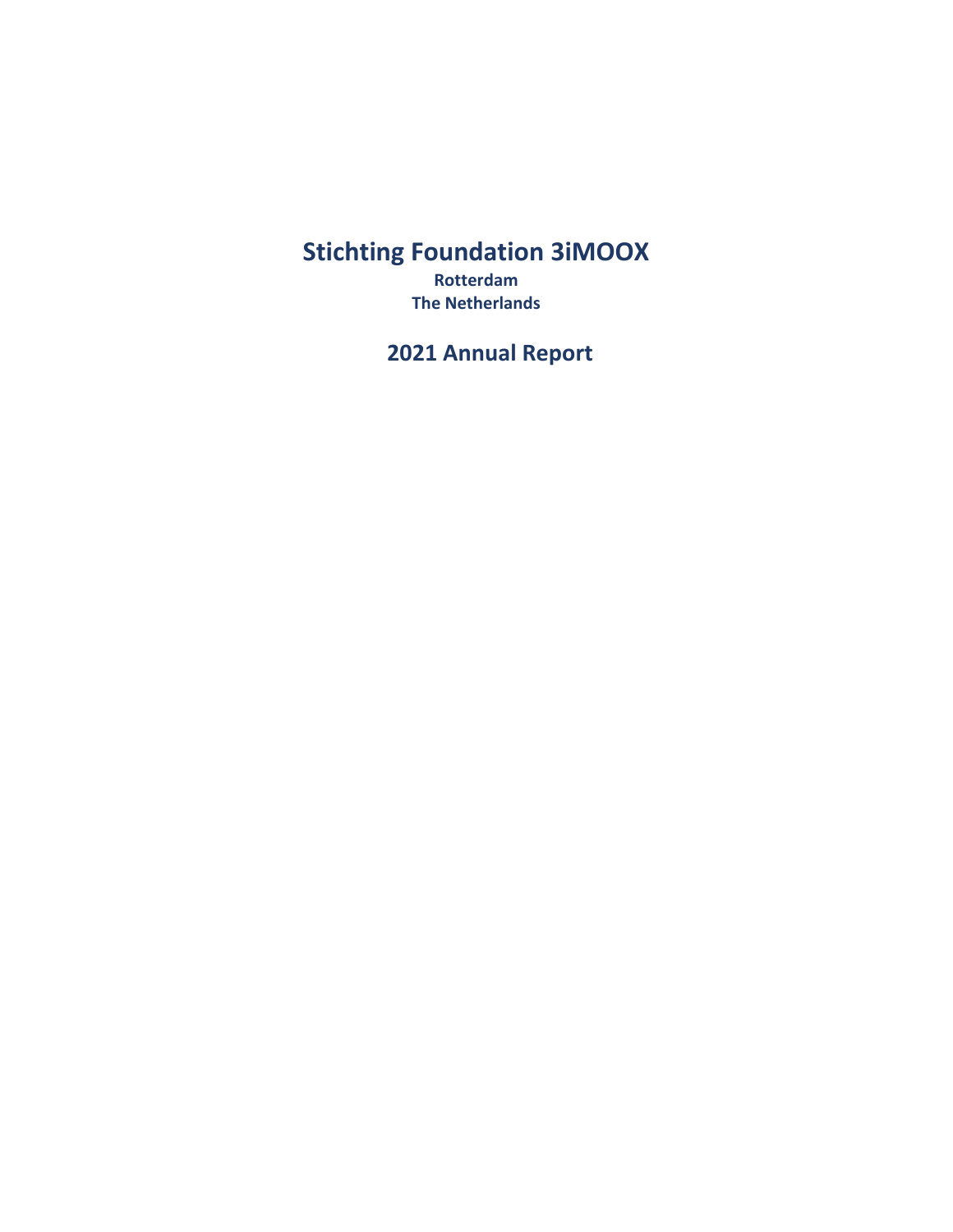# Table of Contents

| $1_{\cdot}$ |                                                                      |  |
|-------------|----------------------------------------------------------------------|--|
| 1.1         |                                                                      |  |
| 1.2         |                                                                      |  |
| 1.3         |                                                                      |  |
| 1.4         |                                                                      |  |
| 1.5         |                                                                      |  |
| 1.6         |                                                                      |  |
| 1.7         |                                                                      |  |
| 2.          |                                                                      |  |
| 2.1         |                                                                      |  |
| 2.2         |                                                                      |  |
| 2.3         | Notes to the balance sheet and statement of Income and Expenditure 6 |  |
| 2.4         |                                                                      |  |
| 2.5         |                                                                      |  |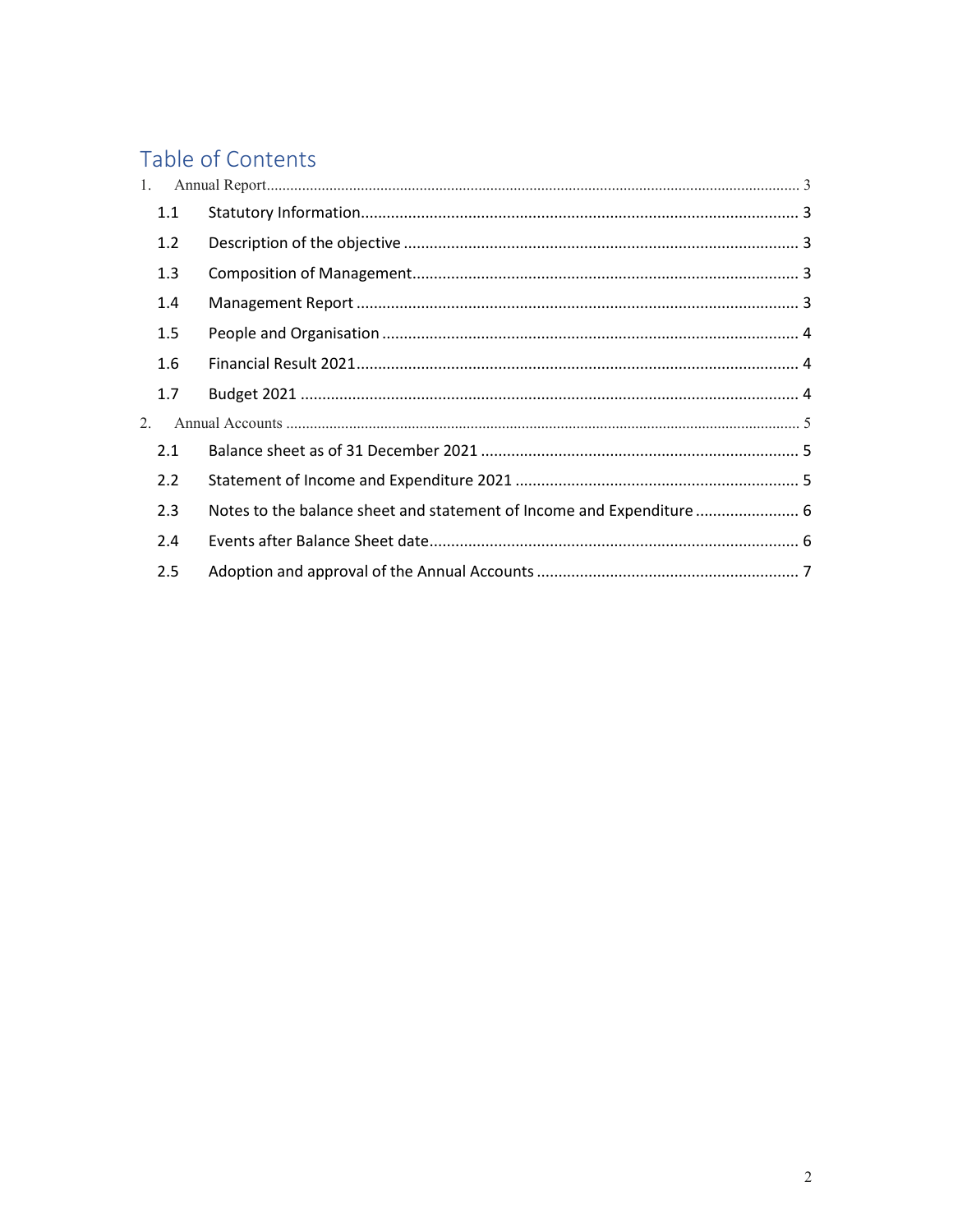## <span id="page-2-0"></span>1. Annual Report

#### <span id="page-2-1"></span>1.1 Statutory Information

Stichting Foundation 3iMOOX.org was registered at the Chamber of Commerce in Rotterdam, the Netherlands on the 17<sup>th</sup> December 2018 with number 73363839.

#### <span id="page-2-2"></span>1.2 Description of the objective

The objective as described in the constitution is to serve the public good and to promote the health and wellbeing of the general public by offering people courses on meditation and other self-development topics and by promoting education in spiritual and moral understanding, principles and values.

#### <span id="page-2-3"></span>1.3 Composition of Management

#### **Board**

| <b>Name</b>         | <b>Role</b>              | Date appointment |
|---------------------|--------------------------|------------------|
| Ms Cherie Chin-A-Fo | Chairperson              | 12 December 2018 |
| Mr Sreekanth Beeram | Treasurer                | 12 December 2018 |
| Ms Sonal Shah       | <b>Company Secretary</b> | 12 December 2018 |
| Mr Arnoud van Rens  | <b>Board Member</b>      | 28 April 2020    |

#### <span id="page-2-4"></span>1.4 Management Report

During 2021, 340 participants from more than 14 countries took part in the MOOCs and we focused on improving the accessibility of the existing course material. We will continue to develop courses that allow learners to build knowledge, skills and dispositions that are relevant in our modern world.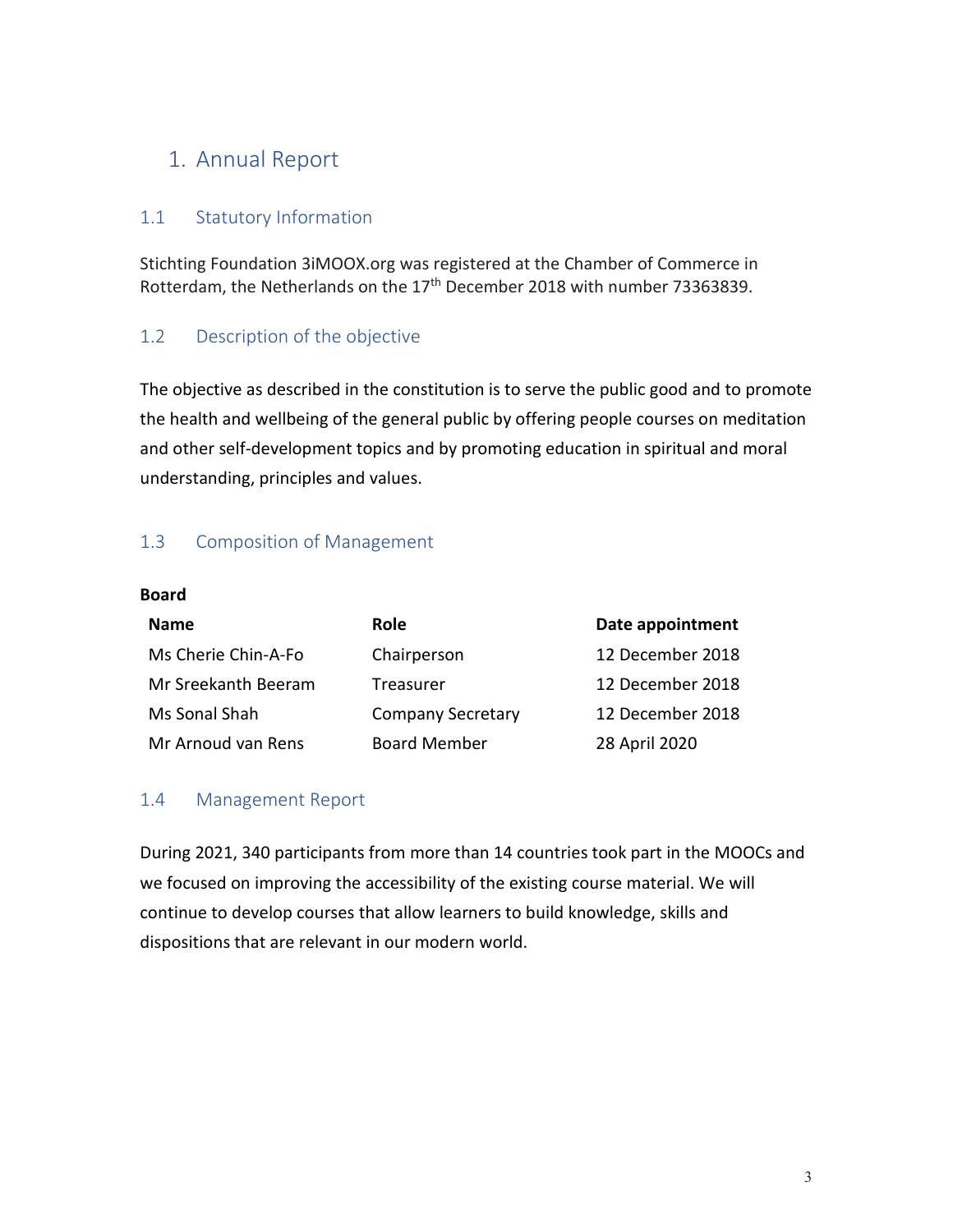#### <span id="page-3-0"></span>1.5 People and Organisation

3iMOOX has no employees and the Board does not receive salaries. To date, all activities including the creation of videos, marketing and moderation of the discussion forums have been undertaken by volunteers who are seasoned meditators and highly experienced meditation instructors.

### <span id="page-3-1"></span>1.6 Financial Result 2021

The financial result for 2021 is nil. All costs incurred to develop the MOOCs were covered by donations from members of the Board and volunteers.

During 2021, 3iMOOX continued to enhance its in-house capability to manage and operate the openedx learning platform and improve the accessibility of the courses, resulting in slightly higher operational costs compared to 2020.

### <span id="page-3-2"></span>1.7 Budget 2022

The budget for 2022 is as follows:

| <b>INCOME</b>       | € $'000$ | € $'000$ |
|---------------------|----------|----------|
| Donations           | 4.9      |          |
| <b>Total Income</b> |          | 4.9      |
| COST                |          |          |
| Administrive costs  | 4.9      |          |
| <b>Total Costs</b>  |          | 4.9      |
| Budget result 2021  |          |          |

The Budget for 2022 assumes that we will continue to use existing course media.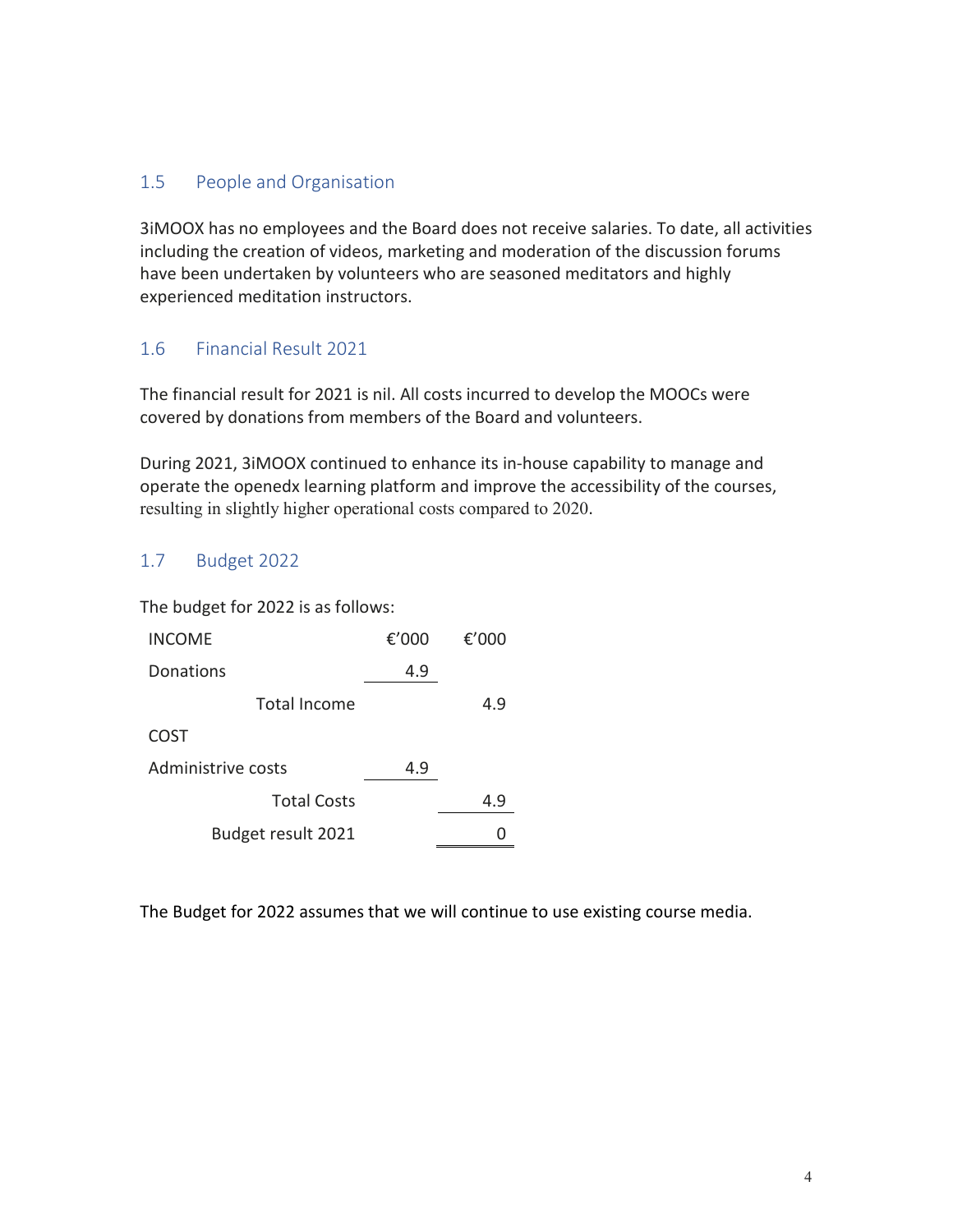## <span id="page-4-0"></span>2. Annual Accounts

## <span id="page-4-1"></span>2.1 Balance sheet as of 31 December 2021

| Amounts in Euro's            |    |                               |    |
|------------------------------|----|-------------------------------|----|
| <b>Assets</b>                |    | <b>Equity and Liabilities</b> |    |
| <b>Shortterm Receivables</b> |    | Reserves                      |    |
| <b>Bank</b>                  | €0 | Result for the year           | €O |
|                              | €0 |                               | €0 |

## <span id="page-4-2"></span>2.2 Statement of Income and Expenditure 2021

| <b>Operational result</b> | 0      | Λ      |
|---------------------------|--------|--------|
| <b>Total Costs</b>        | €7,087 | €5,243 |
| Administration            | €7,087 | €5,243 |
| Cost                      |        |        |
| <b>Total Income</b>       | €7,087 | €5,243 |
| Donations                 | €7,087 | €5,243 |
| Income                    | 2021   | 2020   |
| Amounts in Euro S         |        |        |

Amounts in Euro's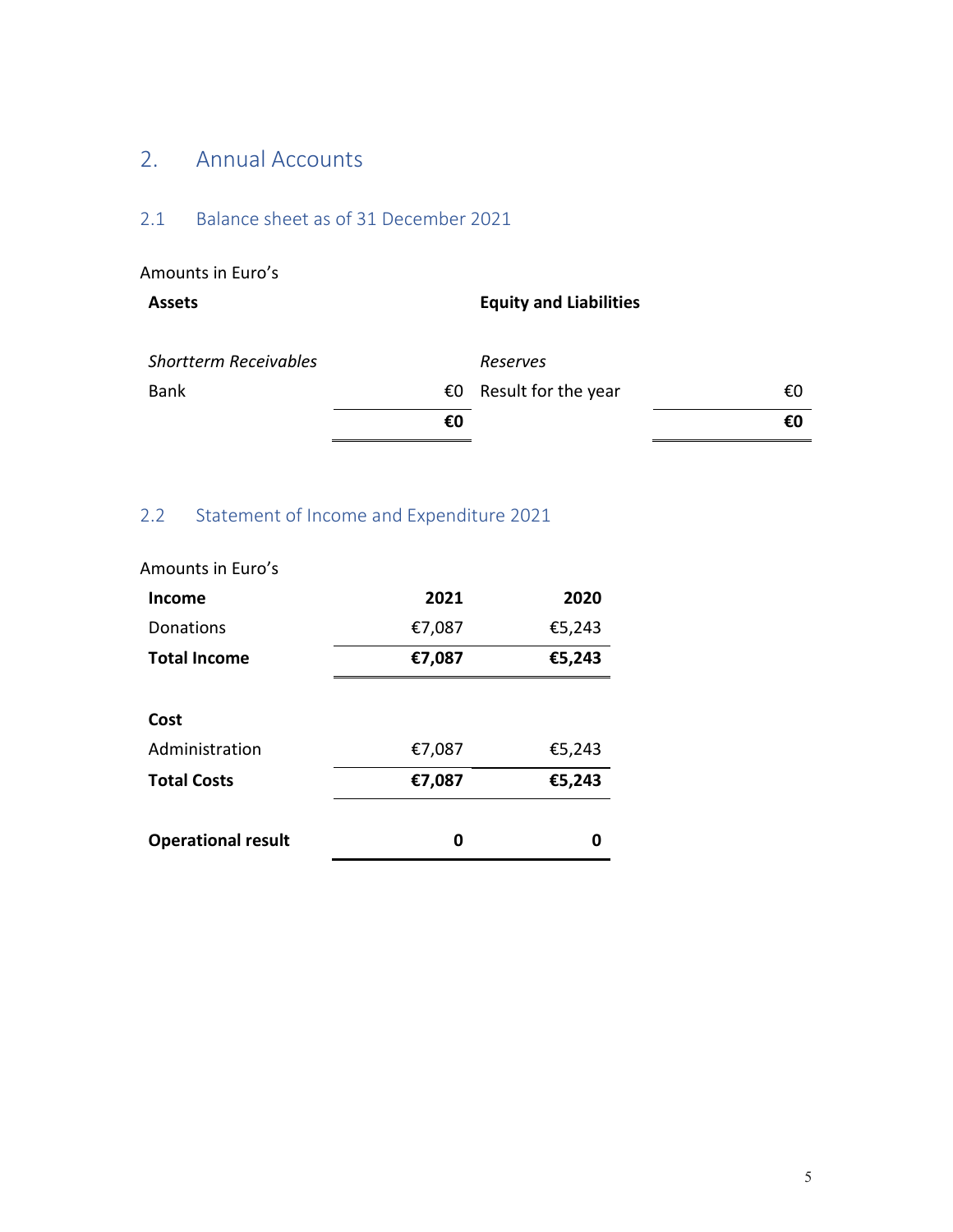#### <span id="page-5-0"></span>2.3 Notes to the balance sheet and statement of Income and Expenditure

#### General

3iMOOX designs, develops and provides Massive Open Online Courses (MOOCs) on the subject of Meditation and related topics. These Online Courses allow participants to study whenever, wherever, from anywhere in the world and at the learner's own pace. Participants have that flexibility and still benefit from the experience of other learners, with the guidance of the best and most experienced teachers in the world.

General principles applied to the preparation of the annual accounts The annual accounts have been prepared according to the Guidelines for Annual Reporting, specifically RJk C2 applicable to small fundraising organisations.

Historical costs are used in the valuation of assets and liabilites and the result of the year. Unless stated otherwise, assets and liabilities are recognized at nominal value.

Income and expenses are allocated to the year to which they relate. Profits are only included insofar as they have been realized on the balance sheet date. Obligations and possible losses that originate before the end of the year under review are taken into account if they have become known before the preparation of the annual accounts.

#### <span id="page-5-1"></span>2.4 Events after Balance Sheet date

After the balance sheet date, no events have occurred that affect the image of these Financial Statements.